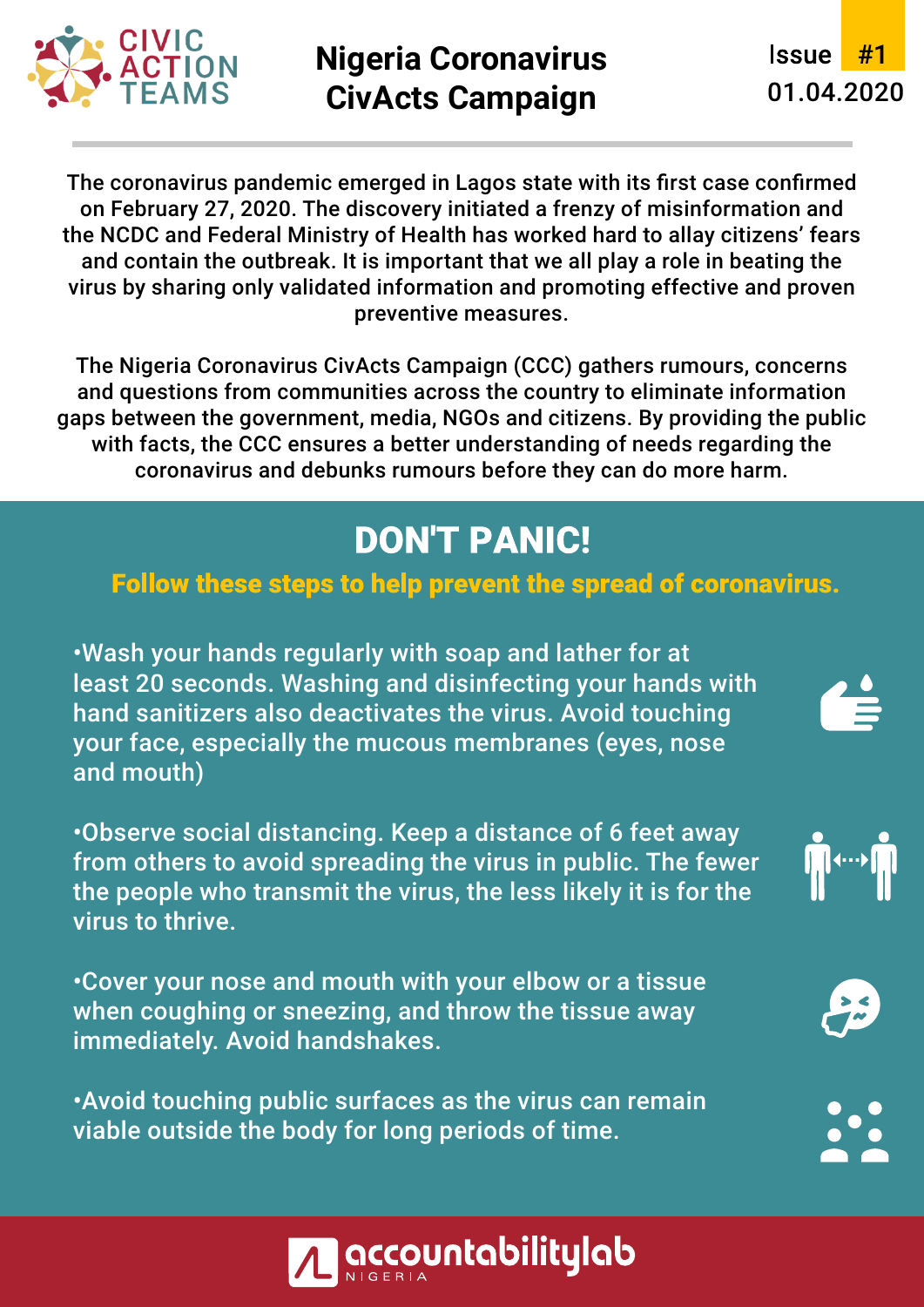# **Rumours**



We've heard that the coronavirus is a ruse imagined by the government to steal public funds under the guise of protecting our health. If it was true, why wasn't the first patient's name disclosed?

The COVID-19 virus emerged in Nigeria in February, with 30 cases confirmed as of March 23. Every case is verified in molecular laboratories by the Nigeria Centre for Disease Control (NCDC), according to testing methods recommended by the World Health Organisation (WHO). The confidentiality of patients is respected to avoid distress and panic.

Can the coronavirus be prevented or cured by taking the antimalarial drug Chloroquine?

The National Agency for Food and Drug Administration and Control (NAFDAC) has only approved Chloroquine for clinical trials and it has not been verified as a treatment for the coronavirus. It can cause debilitating side-effects in people who do not have medical prescriptions for the drug.

Is it true that COVID-19 was created in a lab for biological warfare against humans and is an act of aggression by the western world?

COVID-19 was first transmitted from wild animals to humans in Wuhan, China. Scientists believe the virus may have developed in bats, and later pangolins. An analysis of the public genome sequence data of the virus has found no evidence that it is man-made.

Are Nigerians immune to coronavirus as I heard it cannot survive in warm climates?

Social distancing and handwashing remain the best practices for reducing the risk as Africans are not immune to the virus. There is some evidence that warmer weather may slow the spread, but it does not stop the virus.



Can eating garlic and drinking warm water disable coronavirus?

Though it is good to stay hydrated for your overall health, drinking warm water or eating garlic has no effect on infection rates for COVID-19.

SOURCES: https://www.cdc.gov/coronavirus/2019-ncov/specific-groups/people-at-higher-risk.html https://www.sciencedaily.com/releases/2020/03/200317175442.htm https://amref.org/coronavirus/ https://covid19.ncdc.gov.ng https://en.wikipedia.org/wiki/2020\_coronavirus\_pandemic\_in\_Nigeria https://travel.state.gov/content/travel/en/international-travel/International-Travel-Country-Information-Pages/Nigeria.html https://www.iamat.org/country/nigeria/risk/coronaviruses https://www.who.int/emergencies/diseases/novel-coronavirus-2019/situation-reports https://africacheck.org https://twitter.com/fmohnigeria

**| accountabilitylab**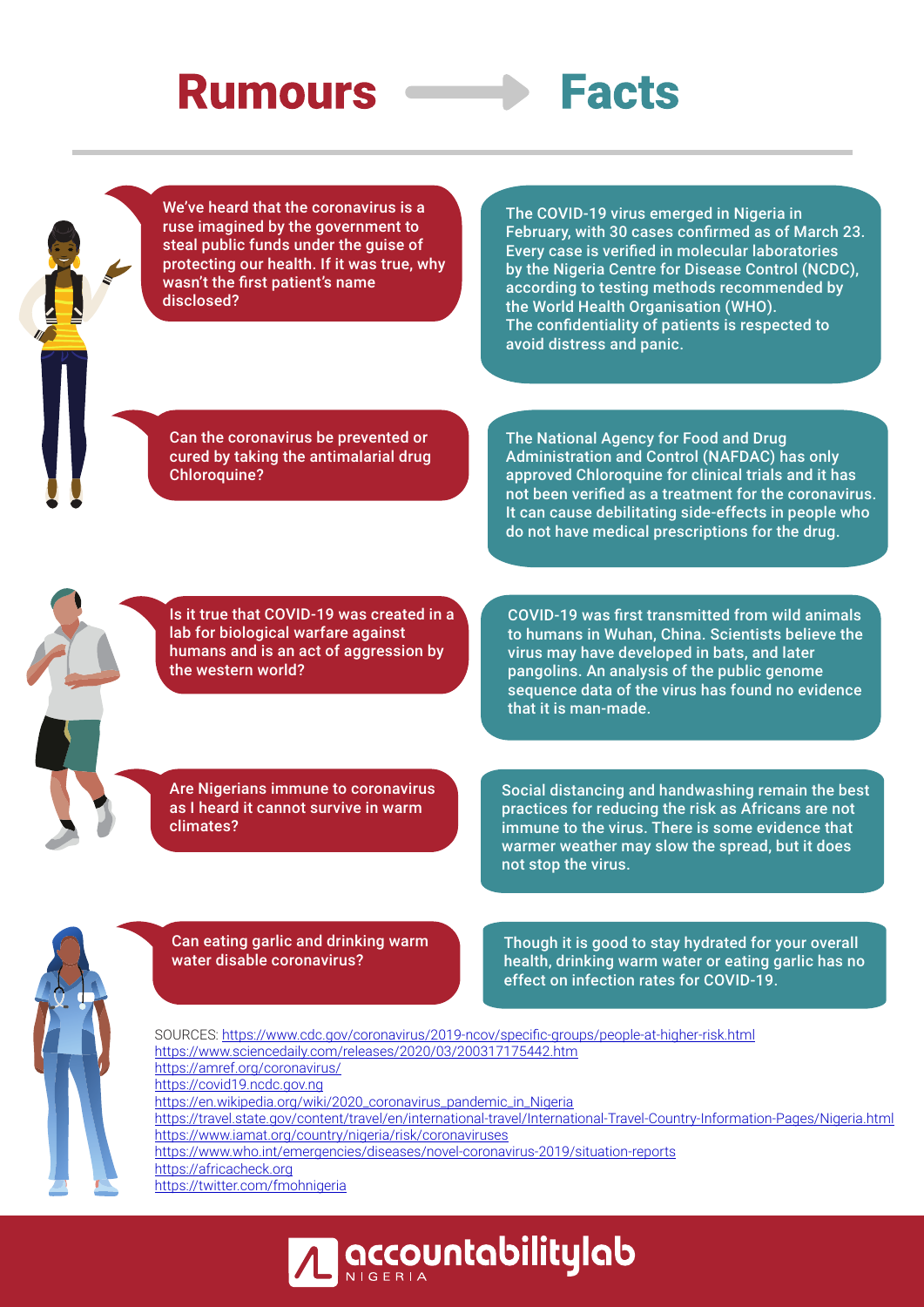### **CORONAVIRUS**

It is important to note that the following people are considered high-risk for severe illness from the coronavirus:

• People aged 65 and above;

• People with conditions including chronic lung disease, asthma, heart disease with complications, those who are immunocompromised including those on cancer treatment and anybody with a body mass index greater than 40.

When to wear a mask: The WHO recommends that face masks are not necessary except to prevent coughing and transmitting the virus to others. If you must wear a mask, be sure to avoid touching your face while doing so. Masks should not be reused or placed under the chin.

COVID 19 is spread when cough droplets from an infected person make their way to the lungs either through inhalation or through contact with mucous membranes of the face.

If you present with the symptoms of COVID-19, such as a dry cough, fever, fatigue or shortness of breath, remain in isolation and call either of the following numbers 080097000010, 08000267662, 112.

### **Where do I get treatment?**

Currently, five laboratories in Nigeria can diagnose COVID-19:

• The NCDC National Reference Laboratory

- Virology Laboratory of Lagos University Teaching Hospital
- Irrua Specialist Teaching Hospital
- Nigerian Institute of Medical Research
- African Centre of Excellence for Genomics of Infectious Disease

Cases are being treated at the University of Abuja Teaching Hospital (UATH) in Gwagwalada, while cases in Lagos are being treated at the Infectious Disease Hospital (IDH) in Yaba.

Toll Free Number: 0800 9700 0010 Whatsapp: +234 708 711 0839 SMS Number: +234 809 955 5577 Call: +234 703 670 8970